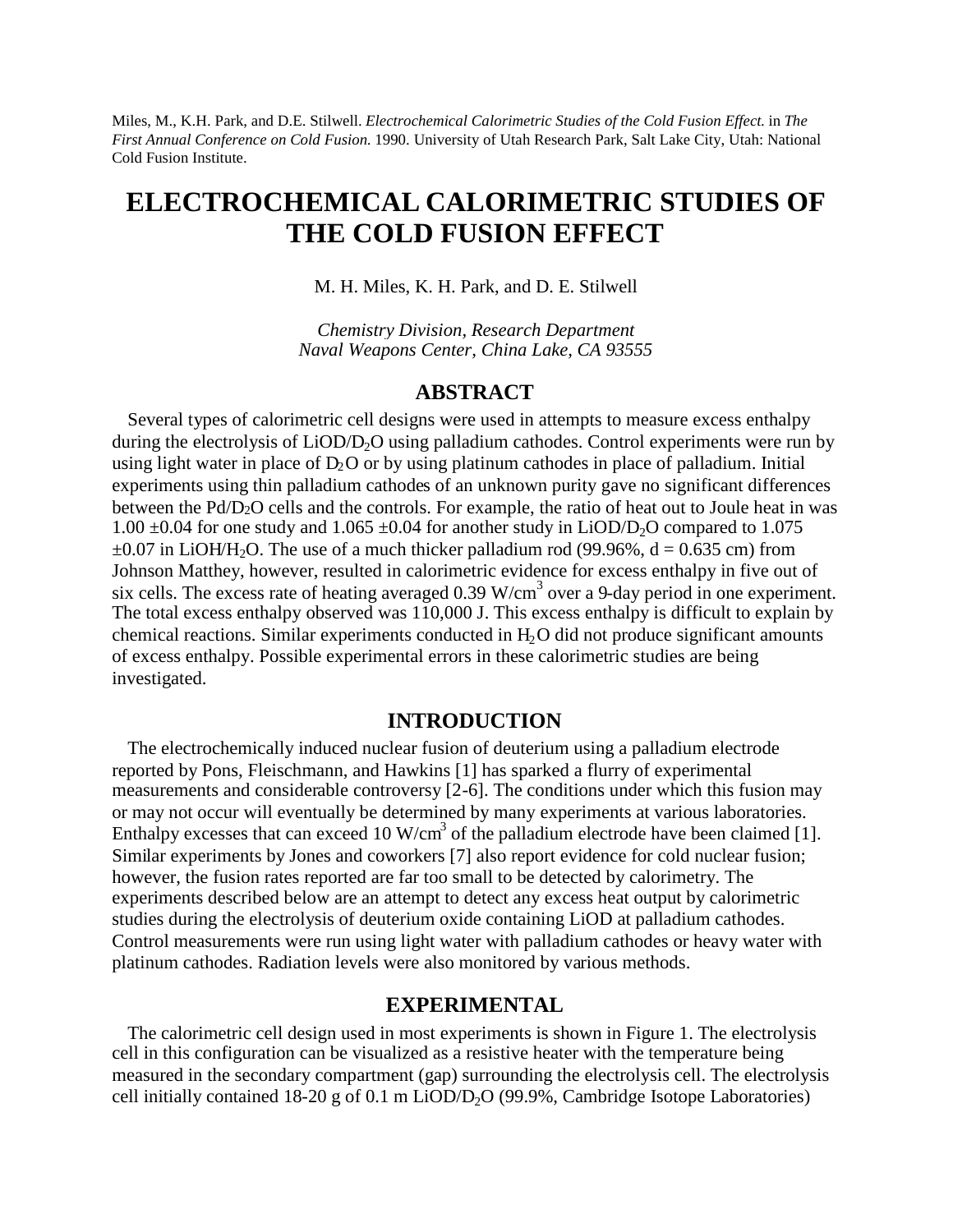while the gap contained 68-70 g of distilled water. The alkaline solutions were prepared from lithium metal (ROC/RIC, 99.95%). This cell design minimized the decrease in the calorimetric cell constant with the decrease in the electrolyte solution volume which occurs during electrolysis. Both the electrolysis cell and plastic bottle (polyethylene) were stoppered and wrapped with parafilm to reduce evaporation and contamination. The evaporative losses from both the inner and outer glass vessels were 1% by weight per day. Make up water and heavy water were periodically added to the two compartments. After correcting for evaporation, the measured loss of  $D_2O$  due to electrolysis was always within  $\pm 1\%$  of the calculated value. The palladium rod cathode (Johnson Matthey, 99.96%,  $d = 0.635$  cm,  $A = 2.64$  cm<sup>2</sup>) was spot-welded to a nickel lead. Both the anode and cathode leads were covered with heat shrinkable Teflon tubing to prevent exposure of the bare metal to the gases in the headspace. Two thermister thermometers (Cole-Parmer, Model 8502-16) calibrated within ±0.01°C were inserted into small glass tubes placed in the gap H<sub>2</sub>O and positioned 4.6 cm  $(T_1, T_4)$  and 1.9 cm  $(T_2, T_5)$  from the bottom of the cell. Two identical calorimetric cells containing two thermistors each as shown in Figure 1 were always run simultaneously in a constant temperature bath ( $T_{\text{bath}} = 27.50^{\circ}$ C). Identical coils of Pt - 20% Rh (5.35 g,  $d = 0.1$  cm) served as the counter electrodes.





Earlier experiments used a palladium wire cathode ( $d = 0.14$  cm,  $A = 2.64$  cm<sup>2</sup>, Wesgo) of an unknown purity spot-welded to a Pt - 20% Rh lead that was covered with heat-shrinkable Teflon tubing. Platinum wire cathodes ( $d = 0.12$  cm,  $A = 2.64$  cm<sup>2</sup>) were used in several control experiments. Precision thermometers graduated in units of 0.1°C were used in these earlier studies. Several other calorimetric cell designs were also used that involved measuring the temperature directly in the electrolysis cell and using a correction factor to compensate for the decrease in the calorimetric cell constant with solution volume.

The constant current source for electrolysis was a Princeton Applied Research (PAR) potentiostat/galvanostat (Model 373) set at 264 mA (100 mA/cm<sup>2</sup>). Calorimetric cell constants were usually determined during the first day of electrolysis when no excess enthalpy is expected. Experiments using palladium cathodes in  $H_2O$  or platinum cathodes in  $D_2O$  gave nearly the same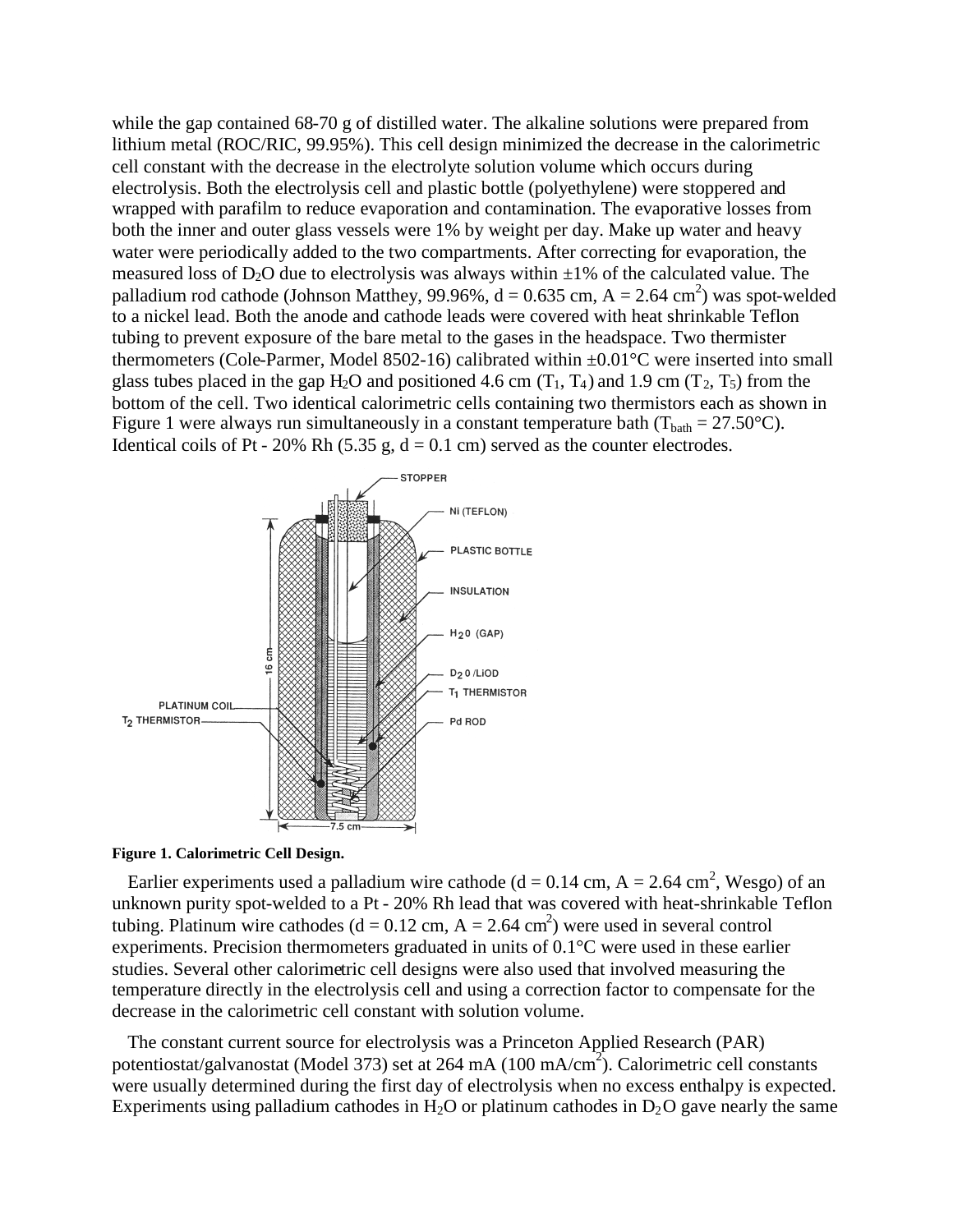cell constants. In earlier experiments, calorimetric cell constants were determined by Joule heat calibrations with a 29 ohm resistor.

#### **RESULTS**

Calorimetric studies using the thin palladium and platinum wire cathodes in  $0.1 \text{ m }$  LiOD/D<sub>2</sub>O are presented in Figure 2. The equation

$$
X = \frac{\text{Heat out}}{\text{Joule heat in}} = \frac{K \cdot \Delta T}{(E - E_H^{\circ}) \cdot I}
$$
 (1)

was used for these experiments where K is the calorimetric cell constant, E is the cell voltage,  $E_H^{\circ}$  is the thermal neutral potential for the cell reaction, and  $\Delta T$  is the temperature difference measured within the gap and the outer surface of the polyethylene bottle (Fig. 1). The daily mean values from a series of measurements are shown in Figure 2. The overall mean value of  $\overline{X}$  = 0.97 ± 0.06 for the platinum cathode indicated that the calorimetric design was satisfactory. Furthermore, the overall mean value of  $\overline{X} = 1.00 \pm 0.04$  for palladium showed that there was no measurable excess enthalpy generation due to the cold fusion effect in this experiment.



**Figure 2. Comparison of Palladium and Platinum Wire Cathodes in LiOD/D2O. The standard deviation for each day is indicated for the palladium cathode. Both cells were charged at 20 mA/cm<sup>2</sup> between days 3 and 7. Current density was 100 mA/cm<sup>2</sup> for all other days except day 3 (200 mA/cm<sup>2</sup> ).**

Earlier experiments in a thermos-type cell with a precision thermometer placed directly in the electrolyte solution yielded mean values of  $\overline{X} = 1.065 \pm 0.04$  for the palladium wire cathode in LiOD/D<sub>2</sub>O compared to 1.075  $\pm$ 0.07 in LiOH/H<sub>2</sub>O. In these studies, the equation used to correct the K values due to the volume change was

$$
K_t = (0.964 V_t/V_0 + 0.036)K_0
$$
\n(2)

where  $K_0$  and  $V_0$  represent the initial cell constant and volume, respectively. The initial cell constants determined by Joule heat calibrations were 0.0435  $\pm$ 0.0015 W/°C for the D<sub>2</sub>O cell and  $0.0458 \pm 0.0016$  W/°C for the H<sub>2</sub>O cell. These experiments support the conclusion that no excess enthalpy was generated using the palladium wire cathode. However, most of these experiments were of relatively short duration (1-3 days). Details of these earlier studies that failed to show any excess enthalpy are reported elsewhere [8]·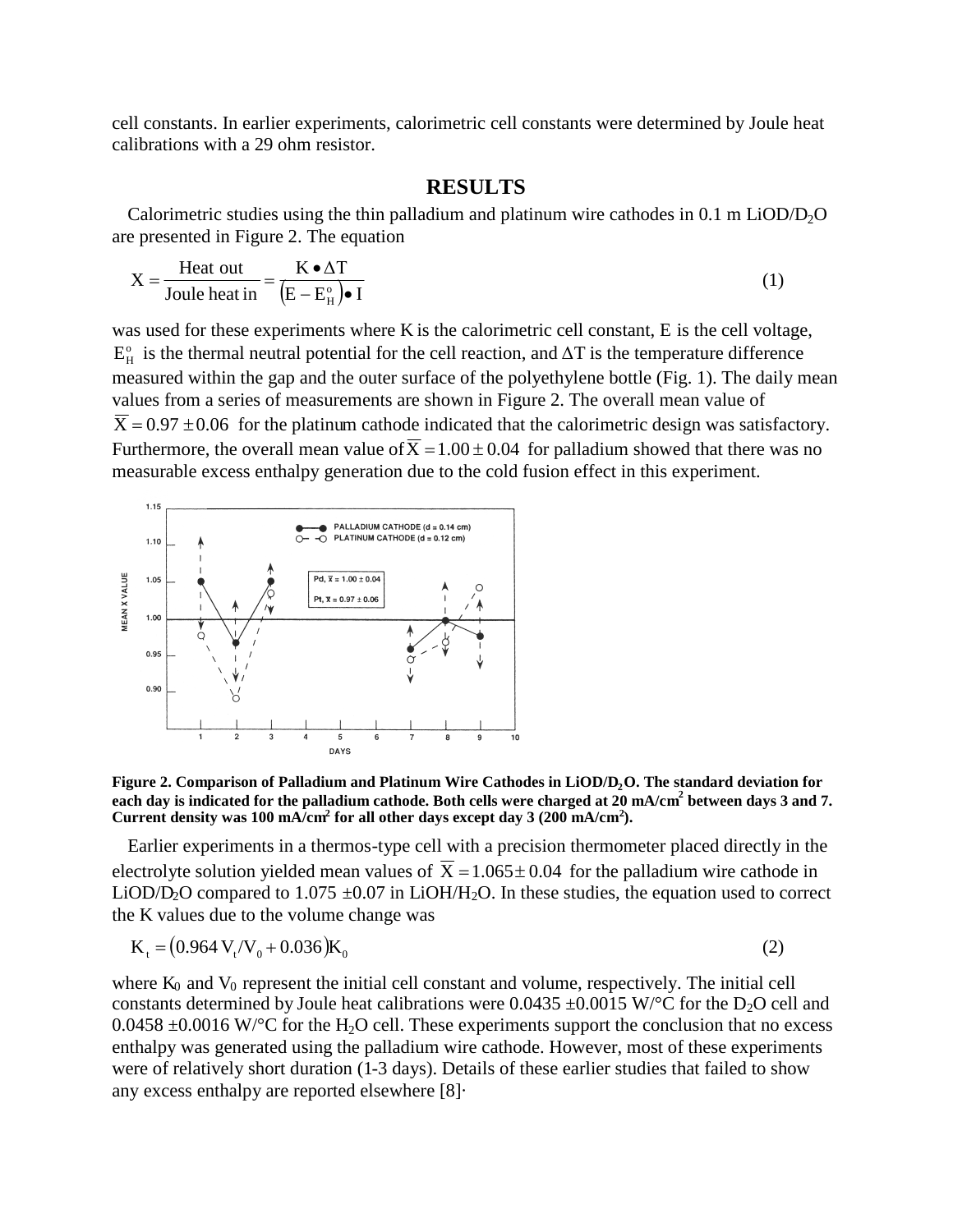The use of the much thicker palladium rod from Johnson Matthey resulted in calorimetric evidence for excess enthalpy as shown in Figure 3. For the two cells run simultaneously, one cell gave a heat ratio of  $\overline{X} = 1.31 \pm 0.05$  for the 11th day while the other cell gave a ratio of only  $\overline{X}$  = 1.05  $\pm$  0.04 for measurements that day. The major difference between these two cells was the tighter wrapping of the counter electrode coils about the palladium in the cell that gave the greater X values. The discontinuation of the electrolysis overnight after the 18th day showed that the X values returned to near unity. Results from the thermistors positioned higher in the gap were similar (Figure 4), hence any thermal inversion is unlikely. The daily average for the room temperature ranged from 21.8 to 23.8°C in this study with a mean of 23.0  $\pm$ 0.6°C.



**Figure 3. First Cold Fusion Study Using Palladium Rod (Johnson Matthey, d = 0.635 cm). Cell A (broken**  $\lim_{t \to \infty}$  **T**<sub>2</sub>) and cell **B** (solid line, T<sub>5</sub>).



**Figure 4. First Cold Fusion Study Using Palladium Rod (Johnson Matthey, d = 0.635 cm). Cell A (broken**  $\lim_{n \to \infty} \mathbf{T}_1$  and cell **B** (solid line,  $\mathbf{T}_4$ ).

A continuation of this cold fusion study following a 10-day shutdown is shown in Figure 5. The excess enthalpy peaks are not as large and appear to be much more periodic with the  $D_2O$ additions than before. The additions of small amounts of ZnO to one cell and sulfur to the other cell had no measurable effects. The room temperature control was not as good in this study since the time frame (October, November) involved the onset of cooler weather. The daily average for the room temperature ranged from 19.7 to 23.4 °C with a mean of 22.0  $\pm$ 1.0 °C.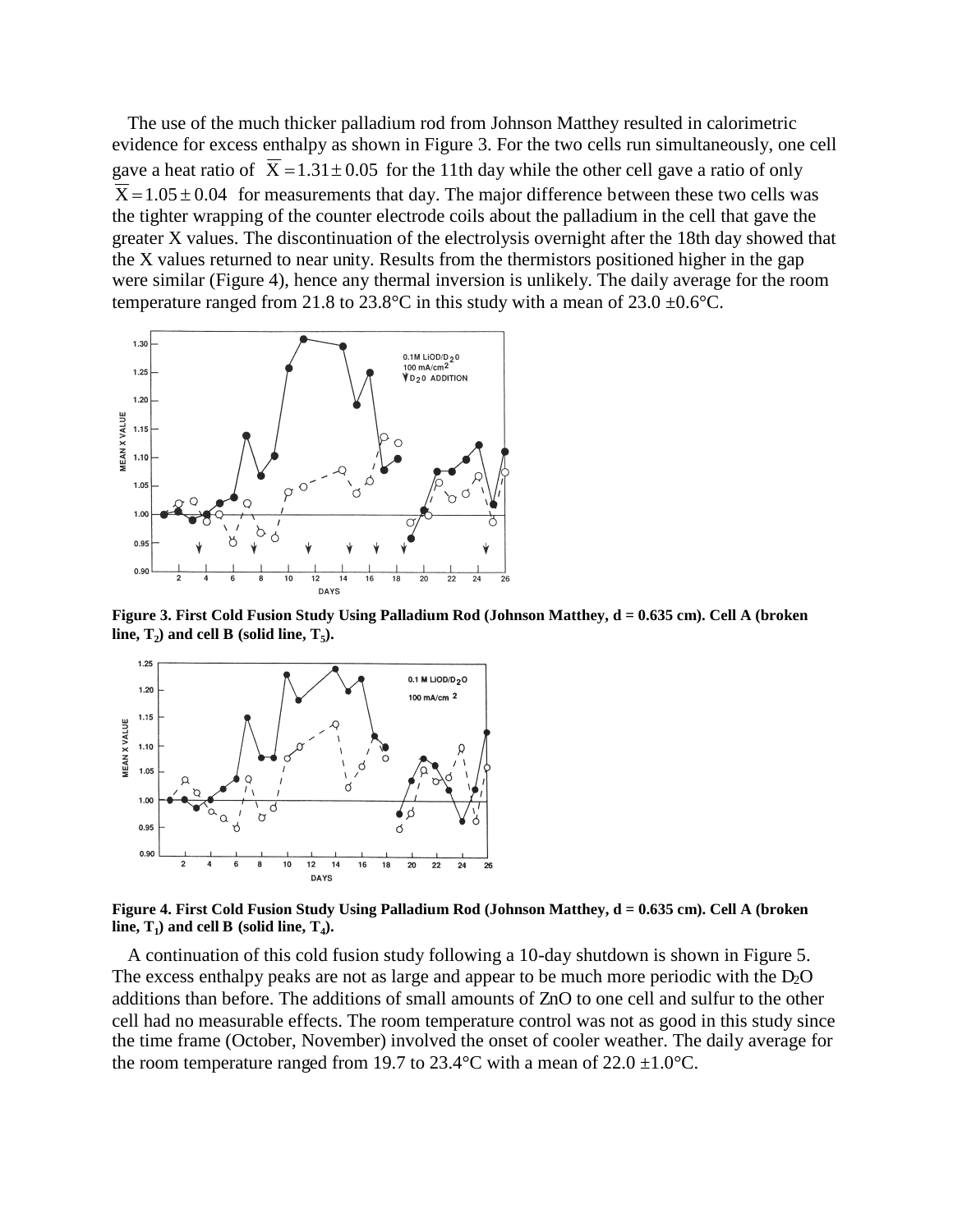

**Figure 5. Second Cold Fusion Study Using Palladium Rod (Johnson Matthey, d = 0.635 cm). Cell A (broken lines), cell B (solid lines), T<sup>1</sup> (open circle), T<sup>2</sup> (open square), T<sup>4</sup> (solid circle), and T<sup>5</sup> (solid square).**



**Figure 6. Studies in Water Using Palladium Rod (Johnson Matthey, d = 0.635 cm). Symbols for cell A, cell B,**  $T_1$ ,  $T_2$ ,  $T_4$ , and  $T_5$  same as in Figure 5.

Similar studies using the same palladium rod electrodes in cells containing  $H_2O$  rather than  $D_2O$  are shown in Figure 6. The striking difference from the previous experiments in  $D_2O$  are the excursions of the daily mean X values into regions of less than unity. Some rather large differences between the two thermistors in cell Β(solid lines) suggest that thermal inversions were occasionally occurring. At times, a temperature instability was noted that was likely due to a mixing of the air in the glass thermistor tube. A portion of the thermistor tube extended above the calorimetric cell and was subjected to cooling by the room air. In later experiments, the thermistor tubes were made flush with the cell top resulting in more uniform temperatures and X values within the same cell. All  $H_2O$  measurements were made within an average daily room temperature range of 19.9-22.8°C with a mean of 21.5  $\pm$ 0.7°C. Only a weak relationship between the daily X values and the room temperature could be established in this study with a slope less than 0.02 per degree Centigrade and a correlation coefficient less than 0.3.

A third cold fusion study using the same palladium rod cathodes in fresh  $LiOD/D<sub>2</sub>O$  solutions is shown in Figure 7. Excellent agreement between the two thermistors in each cell was realized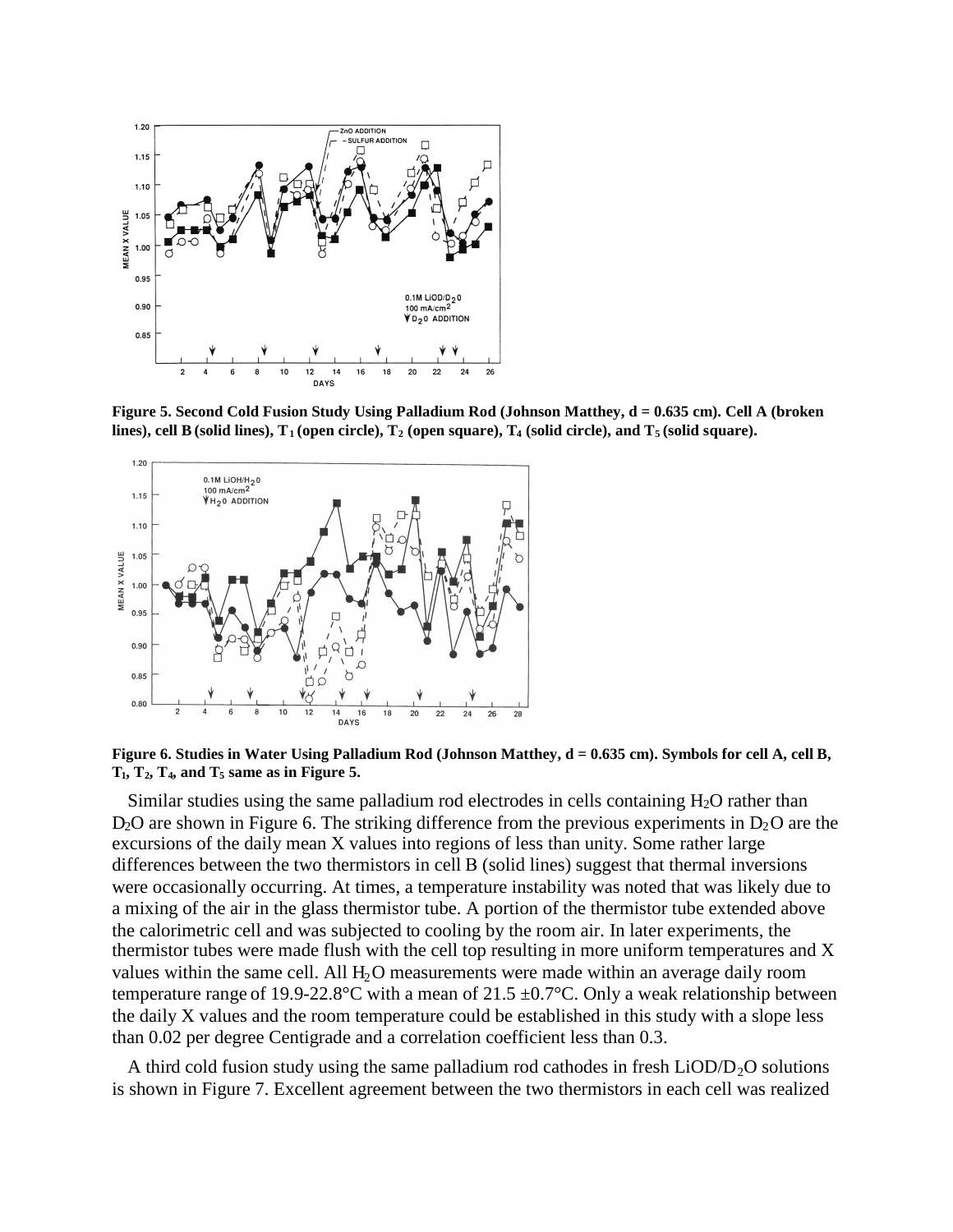in this study where the thermistor tubes were flush with the cell top. This experiment shows a nearly consistent excess enthalpy production with only a few days yielding near unity for the heat ratio. However the daily mean X values are noticeably less than those for the first study with a freshly prepared palladium cathode (Figures 3 and 4). The daily average room temperature ranged from 22.4 to 24.5°C in this study with a mean of 23.4  $\pm$ 0.5°C.



Figure 7. Third Cold Fusion Study Using Palladium Rod (Johnson Matthey, d = 0.635 cm). Symbols for cell A, cell B,  $T_1$ ,  $T_2$ ,  $T_4$ , and  $T_5$  same as in Figure 5.

Tritium measurements on the LiOD/D2O solutions following the first two experiment using the palladium rods were negative. The two LiOD/D<sub>2</sub>O solutions gave 22.99  $\pm$ 2.63 cpm and 22.18  $\pm 1.06$  cpm versus 19.34  $\pm 0.57$  cpm for a LiOD/D<sub>2</sub>O sample that was never subjected to electrolysis. Results from a second laboratory gave similar conclusions. Theoretical calculations based on the total observed excess enthalpy (563 kJ) yield  $4.4 \times 10^7$  T atoms mL<sup>-1</sup> when the 10<sup>-9</sup> disparity factor between excess heat and tritium production is used [1]. Assuming no loss of tritium to the gas phase and a 100% counting efficiency, this amount of tritium would only yield 4.7 cpm, hence, the tritium produced would have been difficult to detect from the background.

#### **DISCUSSION**

Interpolations of the results reported by Pons, Fleischmann, and Hawkins [1] yield an expected heat ratio of  $X = 1.95$  for our palladium rod at 100 mA/cm<sup>2</sup>. Such a high X value would unquestionably be well outside the range of any calorimetric errors. Statistical tests must be applied to our smaller X values to determine any significant difference from unity. Nevertheless, the comment [5] that it is most unlikely that the excess thermal energy due to a fusion process would be of the same order of magnitude as the electrical energy input is perplexing. An order of magnitude larger fusion effect involving  $D_2O$  electrolysis with a palladium cathode, however, likely would have been discovered years ago.

The overall mean heat ratios obtained from the various experiments using the palladium rod cathodes as well as the 99% confidence intervals are presented in Table I. The first five days of data were omitted to allow the palladium to become charged with deuterium (n is the number of days of data considered). The excess enthalpy for cell B ( $X_4$ ,  $X_5$ ) was significant at the 99% confidence level in all three  $D_2O$  experiments. For cell A ( $X_1, X_2$ ), the excess enthalpy was significant at the 99% level in all except the first  $D<sub>2</sub>O$  experiment that had the widely spaced counter electrode coils. The experiment in H<sub>2</sub>O yields mean heat ratios close to unity for both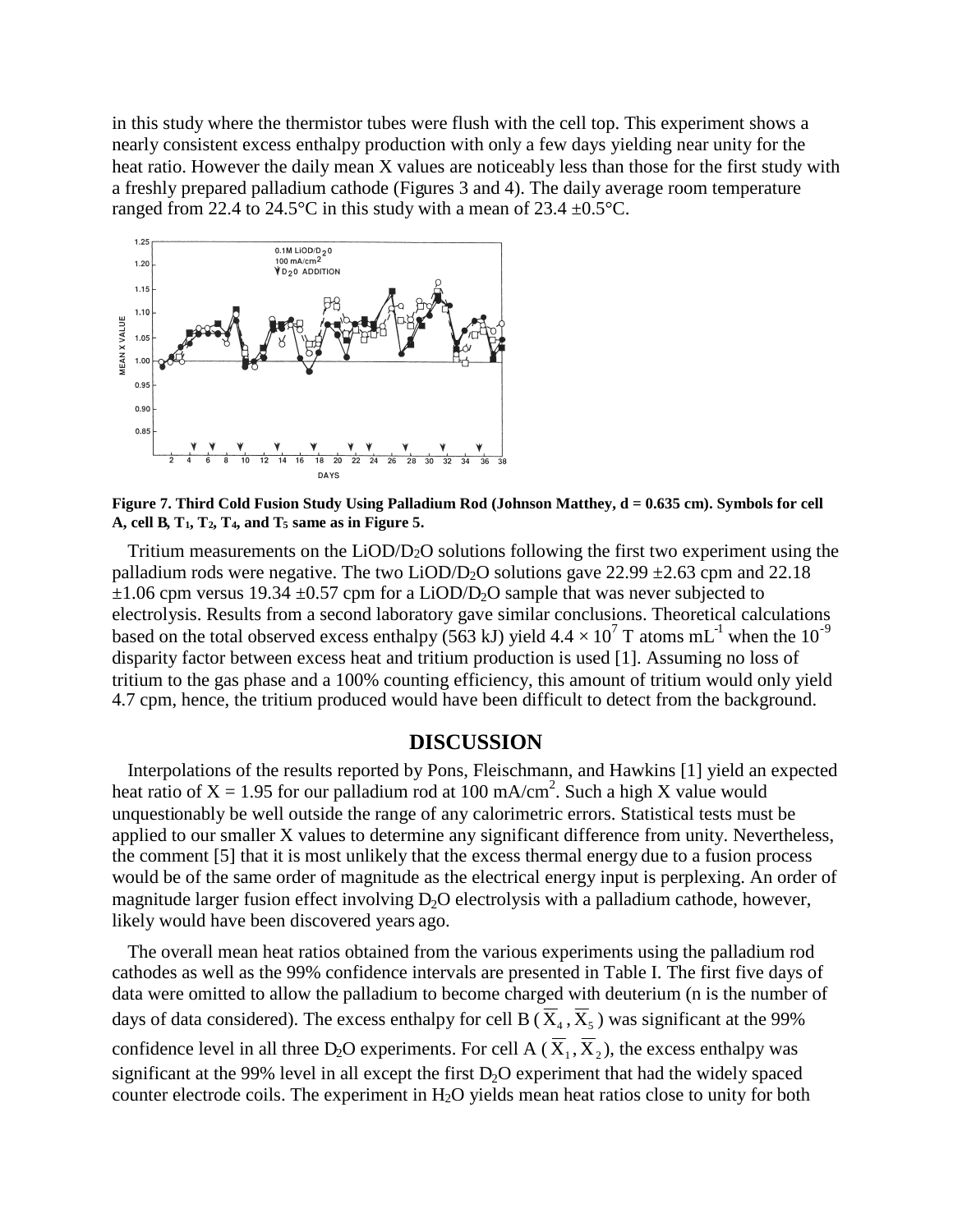cells A and B. The overall mean heat ratios and confidence intervals using all data yields similar conclusions. The main difference is that the mean X values are generally somewhat smaller for the Pd/D2O experiments when the first five days are included.

| Experiment         | $\mathbf{X}_{1}$  | $X_{2}$        | $X_{4}$           | $X_{\varsigma}$   |                |
|--------------------|-------------------|----------------|-------------------|-------------------|----------------|
| Pd $ROD/D2O$ (I)   | 1.04              | 1.04           | $1.145^{\rm a}$   |                   | $1.17a(n=11)$  |
|                    | $\pm 0.05$        | $\pm 0.05$     | $\pm 0.06$        | $\pm 0.08$        |                |
|                    |                   |                |                   |                   |                |
| Pd $ROD/D2O (II)$  | 1.06 <sup>a</sup> | $1.10^{a}$     | 1.08 <sup>a</sup> |                   | $1.05a$ (n=19) |
|                    | $\pm 0.03$        | $\pm 0.03$     | $\pm 0.03$        | $\pm 0.03$        |                |
|                    |                   |                |                   |                   |                |
| Pd $ROD/H2O$       | 0.96              | 0.995          | 0.96              | 1.03              | $(n=23)$       |
|                    | $\pm 0.05$        | $\pm 0.05$     | $\pm 0.03$        | $\pm 0.03$        |                |
|                    |                   |                |                   |                   |                |
| Pd $ROD/D2O (III)$ | 1.08 <sup>a</sup> | $1.07^{\rm a}$ | 1.06 <sup>a</sup> | 1.07 <sup>a</sup> | $(n=33)$       |
|                    | $\pm 0.02$        | $\pm 0.02$     | $\pm 0.02$        | $\pm 0.02$        |                |
|                    |                   |                |                   |                   |                |

**Table I. Mean Heat Ratios and Confidence Intervals for Data After 5 Days of Charging, μ- X = ±2.58 σ√n (99%).**

<sup>a</sup> Excess enthalpy (99% confidence level).

The t-test can also be used to determine if there is a significant difference from unity for the various mean heat ratios in Table I. Results for the t-test at the 99.5% confidence level are given in Table II. The same  $Pd/D<sub>2</sub>O$  cells as before show a significant positive difference from unity at the 99.5% confidence level. Both cell A and cell B in the  $Pd/H<sub>2</sub>O$  experiment fails to show any significant positive differences from unity. The value for  $t_4$  (-4.21), however, is a significant negative difference at the 99.5% confidence level. Although the third cold fusion experiment (Figure 7) did not yield the highest heat ratios, the length of this study ( $n = 33$  days) along with its small mean standard deviation ( $s = \pm 0.02$ ) yielded exceptionally large t values.

| Experiment                   |                   | $t_2$              | t4             | t5                | t(99.5%) |
|------------------------------|-------------------|--------------------|----------------|-------------------|----------|
| Pd $ROD/D2O$ (I)             | 2.30              | 2.10               | $6.64^{\circ}$ | $5.56^{a}$        | 3.58     |
| $(n=11)$                     |                   |                    |                |                   |          |
| PdROD/D <sub>2</sub> O (II)  | 5.27 <sup>a</sup> | 8.27 <sup>a</sup>  | $7.84^{\rm a}$ | 4.93 <sup>a</sup> | 3.25     |
| $(n=19)$                     |                   |                    |                |                   |          |
| PdROD/H <sub>2</sub> O       | $-2.23$           | $-0.28$            | -4.21          | 2.25              | 3.15     |
| $(n=23)$                     |                   |                    |                |                   |          |
| PdROD/D <sub>2</sub> O (III) | $10.94^{\circ}$   | $10.25^{\text{a}}$ | $8.55^{\circ}$ | $9.01^{\text{a}}$ | 3.08     |
| $(n=33)$                     |                   |                    |                |                   |          |

**Table II. The t Test for Excess Enthalpy for Data After 5 Days of Charging,**  $t = (X - \mu) \sqrt{n/s}$ **.** 

<sup>a</sup>Excess enthalpy (99.5% confidence level).

Table III shows that the differences in the calorimetric cell constants measured in various experiments were not a significant factor. The cell constants for cell  $A(K_1, K_2)$  tended to be slightly larger than for cell B( $K_4$ ,  $K_5$ ). The cell constants determined in H<sub>2</sub>O were very close to those determined in  $D_2O$ .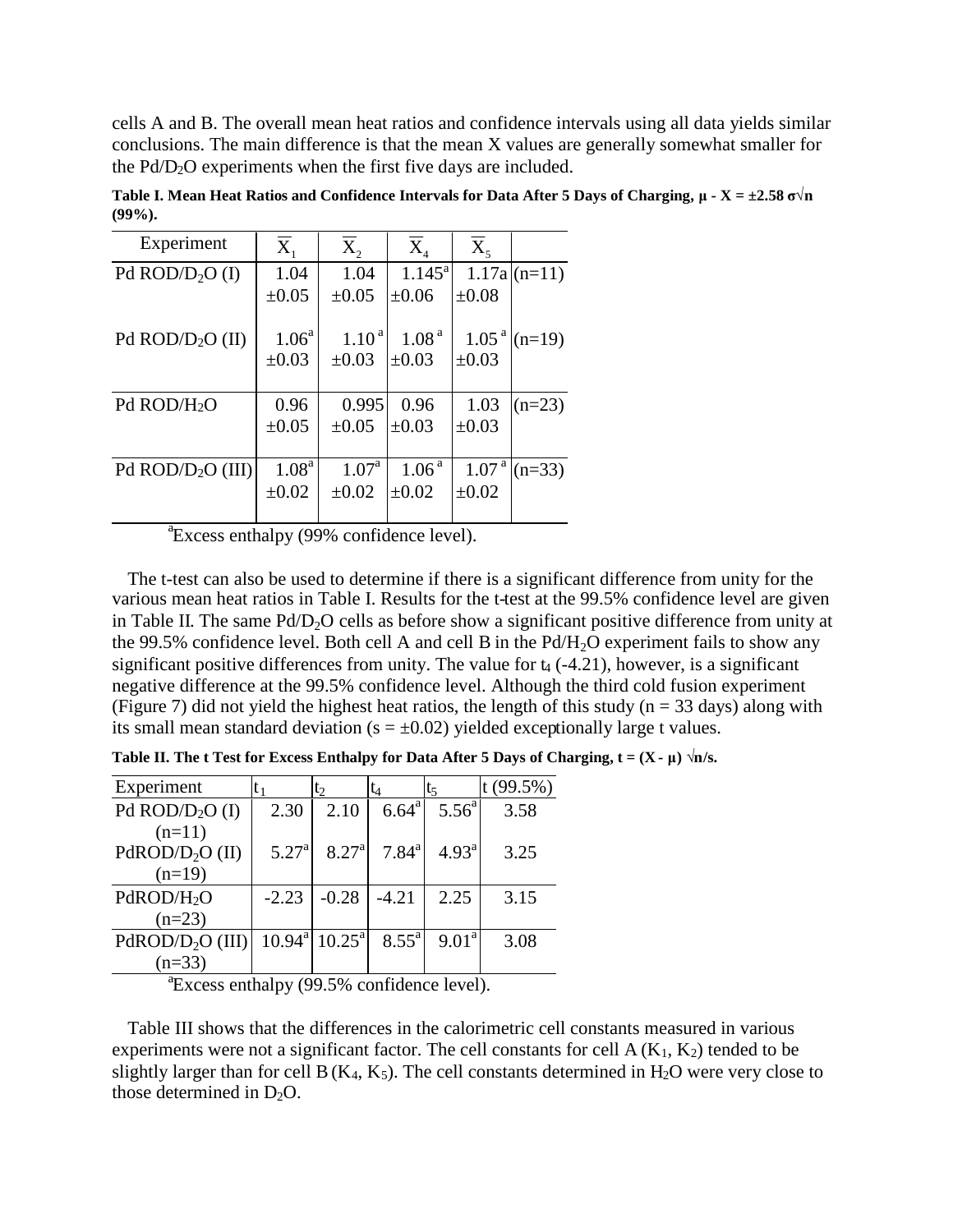| Experiment              |        | $K_1(W^{\circ}C)[K_2(W^{\circ}C)[K_4(W^{\circ}C)[K_5(W^{\circ}C)]$ |        |        |
|-------------------------|--------|--------------------------------------------------------------------|--------|--------|
| Pd $ROD/D2O$ (I)        | 0.141  | 0.145                                                              | 0.133  | 0.132  |
| Pd ROD/H <sub>2</sub> O | 0.135  | 0.138                                                              | 0.137  | 0.134  |
| Pd ROD/D2O (III)        | 0.139  | 0.143                                                              | 0.133  | 0.134  |
| Mean                    | 0.138  | 0.142                                                              | 0.134  | 0.133  |
|                         | ±0.003 | ±0.004                                                             | ±0.002 | ±0.001 |

Table III. Calorimetric Cell Constants Determined in Various Experiments Using  $\ K_{\rm cell} = \Bigr( E - E_{\rm H}^{\rm o} \Bigr) I \div \Delta T$ **Where**  $E_H^{\circ} = 1.53V$  for  $D_2O$  and  $E_H^{\circ} = 1.48V$  for  $H_2O$ .

Possible calorimetric error sources for our cell design (Figure 1) include room temperature fluctuations, the exposure of the glass thermistor tubes to the room air, the level of  $H_2O$  in the gap, the level of the electrolyte in the electrolysis cell, thermal inversions in the gap or thermistor tubes, hydrogen/ oxygen recombination within the cell, and deviations from Newton's Law of cooling. Many of these error sources are small and they all tend to cancel since cell constant determinations were made under nearly the same conditions. Furthermore, these error sources should affect the Pd/H<sub>2</sub>O experiments in the same manner, yet mean heat ratios close to unity were obtained in the  $H_2O$  studies. However, the level of the gap  $H_2O$  must be carefully controlled in our cell design. Experiments where measured amounts of the gap  $H_2O$  up to 10 mL were withdrawn showed nearly a 2% increase in X per mL of H<sub>2</sub>O withdrawn. Although the loss due to evaporation was small (and could be entirely eliminated), the effect of the gradual loss of gap H2O often became experimentally measurable after several days and likely contributed to the periodic trends of Figure 5. The effect of the electrolyte level was much less important for our cell design, hence no correction for this was needed. There was never any evidence for deuterium/oxygen recombination within the cell.

It is interesting to consider the excess enthalpy produced by the various Pd rod/ $D_2O$  cells. For example, using the data from either Figure 3 or 4, an average of at least 18% excess enthalpy is observed for a 9-day period (days 9-18). This corresponds to an average excess power of 0.14 W  $(0.39 \text{ W/cm}^3)$  and a total excess enthalpy of 110 kJ. It can be shown that the complete combustion of the palladium electrode in the form of Pd2H to yield PdO and H2O would give an excess enthalpy of only 6.2 kJ. The recombination of D2 and  $O_2$  to yield 110 kJ of enthalpy would require the formation of 0.37 moles (7.4 g) of  $D_2O$  within the cell, yet only normal amounts of make-up  $D_2O$  were required during this 9-day period. Hence, it is difficult to explain the 110 kJ of excess enthalpy by chemical reactions. Similar calculations based on data in Table I yields total excess enthalpies of 213 kJ for cell B in Exp. I, 217 kJ for cell A in Exp. II, and 301 kJ for cell A in Exp. III. No excess enthalpies were measured in the  $H_2O$  experiment.

Deviations from Newton's Law of cooling have been recently discussed as a possible calorimetric error source [9]. Although this concern applies mainly to Dewar calorimeters where most heat transfer occurs by radiation, it is interesting to see how such errors would affect experimental X values in any type of calorimeter. If heat transfer from the calorimetric cell occurs only by radiation (QR) and conduction (Qc), then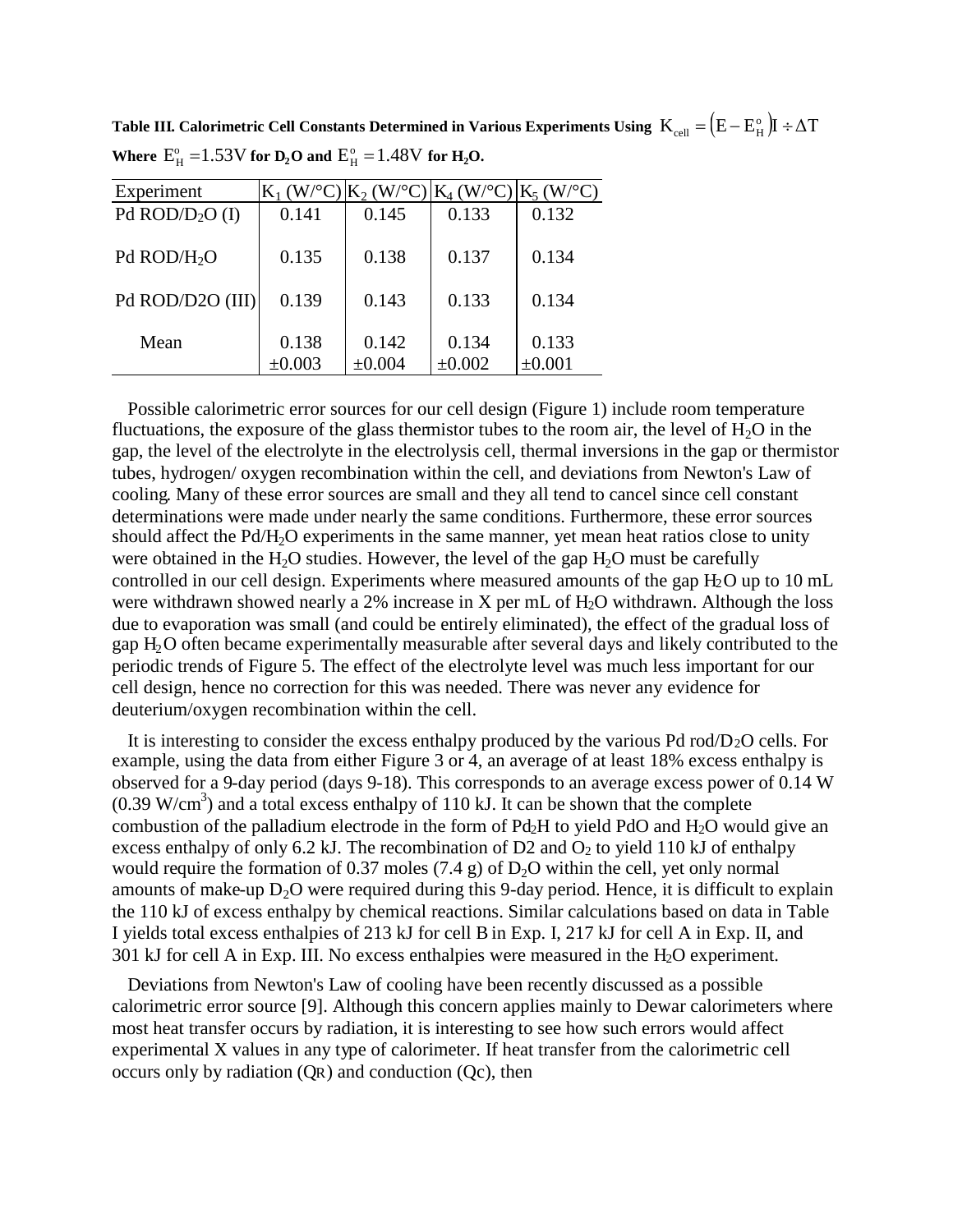$$
Q_R + Q_C = K_R (T_i^4 - T_0^4) + K_C (T_i - T_0)
$$
\n(3)

The substitution  $T_i = T_0 + \Delta T$  yields

$$
\mathbf{Q}_{R} + \mathbf{Q}_{C} = \left[\mathbf{K}_{R}^{0}(1+\Delta) + \mathbf{K}_{C}\right]\Delta T
$$
\n(4)

where  $K_{R}^{\circ} = 4K_{R}T_{o}^{3}$  and  $\Delta = 3 \Delta T/2 T_{0} + (\Delta T)^{2}/T_{0}^{2} + (\Delta T)^{3}/4 T_{0}^{3}$ 2  $(AT)^3$  $\Delta = 3 \Delta T / 2 T_0 + (\Delta T)^2 / T_0^2 + (\Delta T)^3 / 4 T_0^3$ . Thus the ratio of heat in to heat out becomes

$$
X = \frac{\left[K_R^0 (1 + \Delta) + K_C \right] \Delta T}{\left(E - E_H^0\right) \bullet I} \tag{5}
$$

rather than Eq. 1. If there is Joule heating only, then  $X = 1.00$ ,  $\Delta T = \Delta T_J$ , and  $\Delta = \Delta_J$ . If there is a fusion contribution to the heat, then  $X > 1.00$ ,  $\Delta T = \Delta T_J + \Delta T_F$ , and  $\Delta = \Delta_F$ . Thus

$$
X = \left(1 + \frac{\Delta T_{F}}{\Delta T_{J}}\right) \bullet \left[\frac{\left(1 + \Delta_{F}\right) + K_{C}/K_{R}^{\circ}}{\left(1 + \Delta_{J}\right) + K_{C}/K_{R}^{\circ}}\right]
$$
\n
$$
\tag{6}
$$

If the heat transfer occurs mainly by conduction as in our calorimeter, then  $K_c \gg K_R^{\circ}$ , hence

$$
X = 1 + \frac{\Delta T_{F}}{\Delta T_{J}} = X_{N}
$$
\n<sup>(7)</sup>

which corresponds to Newton's Law of cooling. If the heat transfer occurs mainly by radiation, then  $K_C \ll K_R^{\circ}$ , hence

$$
X = \left(1 + \frac{\Delta T_{F}}{\Delta T_{J}}\right) \left(\frac{1 + \Delta_{F}}{1 + \Delta_{J}}\right)
$$
\n(8)

Since  $\Delta_F > \Delta_J$ , larger X values would be obtained using Eq. 8 rather than Newton's cooling law (Eq. 7). For example, assuming  $\Delta T_J = 10 \text{ K}$ ,  $\Delta T_F = 2 \text{ K}$ , and  $T_0 = 300 \text{ K}$  yields  $X_N = 1.20 \text{ from}$ Newton's law and  $X = 1.21$  from Eq. 8. Hence calibrating a Dewar type cell under conditions of Joule heating only and measuring a fusion heat contribution would yield somewhat higher X values if the more exact expression (Eq. 8) is used rather than Newton's cooling law.

The exposure to neutrons and other harmful radiation can be a matter of concern in cold fusion experiments. Theoretical calculations of dose rates were performed for our cell design (Figure 1) using the Group 16 model for neutron energies. Assuming a source of  $10^4$  neutrons per second from the palladium, calculated dose rates were 0.28 mrad/hr at the outer surface of the bottle and 0.012 mrad/hr at the top of the bottle (1 rad  $= 0.01$  J/kg). These calculations suggest safe dose rates for people near the cold fusion experiment. Radiation exceeding weekly safe limits could only be reached by holding the cold fusion bottle against the body for an entire 40-hour-work week. These theoretical calculations also showed that the flux of thermal neutrons would not be sufficient to activate gold or copper metal placed at the surface of the bottle. Gold and copper metal samples were always kept near the cold fusion experiments, but radiation measurements gave essentially only background levels. Neutron monitoring for safety concerns carried out with a Ludlum Model 15 counter never gave any response significantly above the background levels.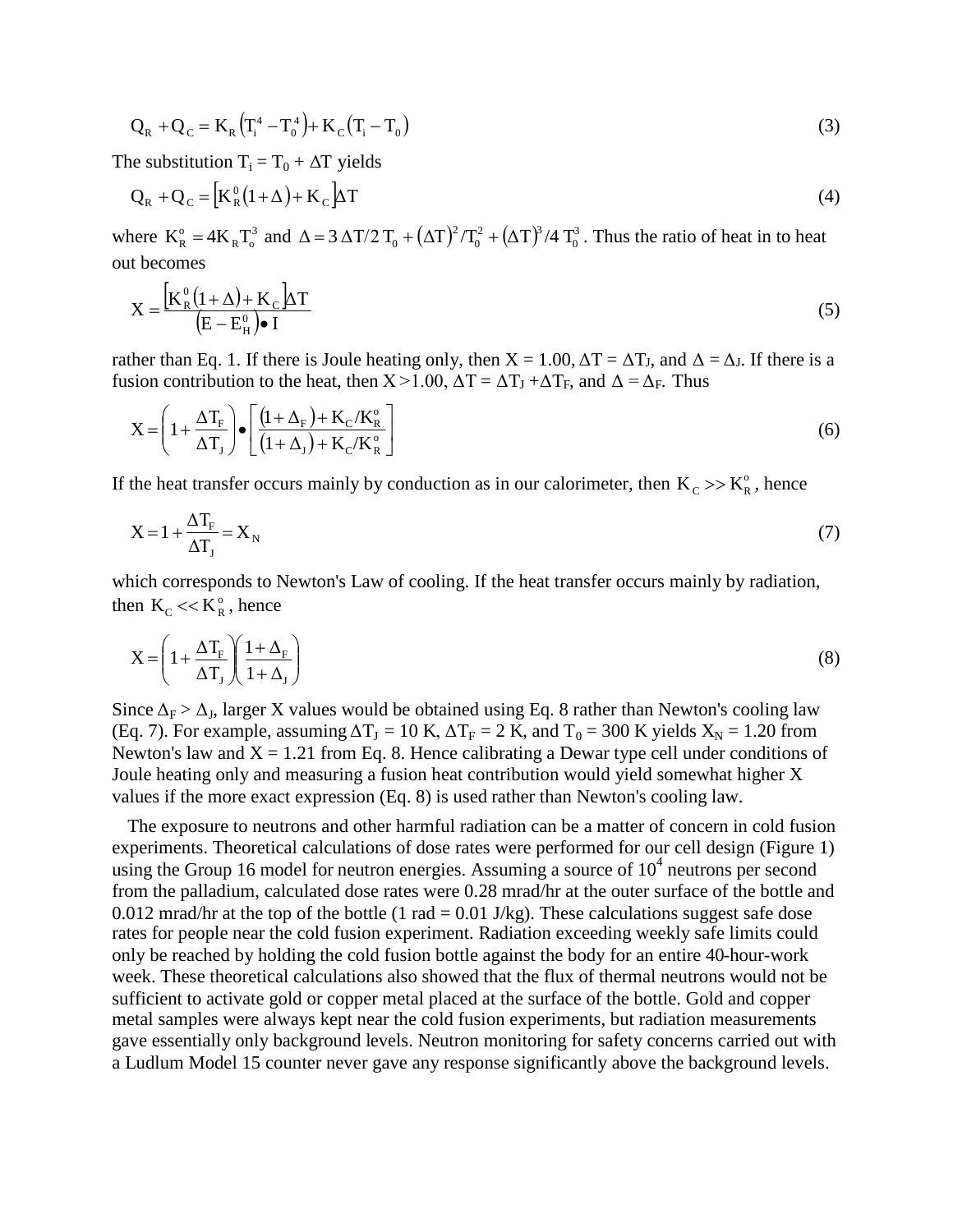The upper limit for isotopic changes in metals due to an electrochemical fusion process that produces neutrons can be illustrated by a simple calculation. Assuming an excess power of  $\frac{1}{1}$  W/cm<sup>3</sup> resulting from the fusion reaction

$$
{}^{2}D+{}^{2}D \rightarrow {}^{3}He + n + 3.27 MeV
$$
 (9)

yields  $1.91 \times 10^{12}$  neutrons/cm<sup>3</sup> s. If all of these neutrons were absorbed by the palladium electrode, then the time required to convert  $1\%$  of the palladium to other isotopes is given by

$$
t = \frac{(6.79 \times 10^{22} \text{ Pd atoms/cm}^3)(0.01)}{1.91 \times 10^{12} \text{ neutrons/cm}^3 \text{ s}} = 3.55 \times 10^8 \text{ s}
$$
(10)

which translates into 11 years. Considering the relatively short duration of most electrochemical fusion experiments and the low thermal neutron capture cross-section for the various palladium isotopes, any change in the isotopic composition of the palladium electrode would be difficult to detect. The rate of  ${}^{3}$ He production would be equally small and difficult to detect, especially considering its possible escape through cracks and fissures.

# **CONCLUSIONS**

Heat ratios greater than unity can be measured in calorimetric experiments for Pd rod/ $D_2O$ cells that are significant at the 99.5% confidence level. However, these heat ratios are frustratingly small in many experiments. Nevertheless, the total excess enthalpies are difficult to explain by chemical reactions.

#### **ACKNOWLEDGMENT**

We would like to thank Bruce Tufts of the California Institute of Technology and Philip Aisen of the Albert Einstein College of Medicine for the tritium measurements, and Robert Miles of Rocky Flat/EG and G for neutron flux and dose rate calculations. We are also grateful to John France for assistance in obtaining supplies and equipment. K.H.P. and D.E.S. express appreciation for ONT/ASEE postdoctoral fellowships.

## **REFERENCES**

- 1. M. Fleischmann, S. Pons, and M. Hawkins, "Electrochemically Induced Nuclear Fusion of Deuterium," J. Electroanal. Chem., Vol. 261, pp. 301-308 (1989).
- 2. M. Gai, S. L. Rugari, R. H. France, B. J. Lund, Z. Zhao, A. J. Davenport, H. S. Isaacs, and K. G. Lynn, "Upper Limits on Neutron and γ-Ray Emission from Cold Fusion," Nature, Vol. 340, pp. 29-34 (1989).
- 3. D. E. Williams, D. J. S. Findlay, D. H. Craston, M. R. Sené, M. Bailey, S. Croft, B. W. Hooton, C. P. Jones, A. R. J. Kucernak, J. A. Mason, and R. I. Taylor, "Upper Bounds on Cold Fusion in Electrolytic Cells," Nature, Vol. 342, pp. 375-384 (1989).
- 4. D. Morrison, "The Rise and Decline of Cold Fusion," Physics World, Vol. 3, pp. 35-38 (1990).
- 5. R. D. Armstrong, E. A. Charles, J. Fells, L. Molyneux, and M. Todd, "Some Aspects of Thermal Energy Generation During the Electrolysis of D<sub>2</sub>O Using a Palladium Cathode," Electrochim. Acta, Vol. 34, pp. 1319-1322 (1989).